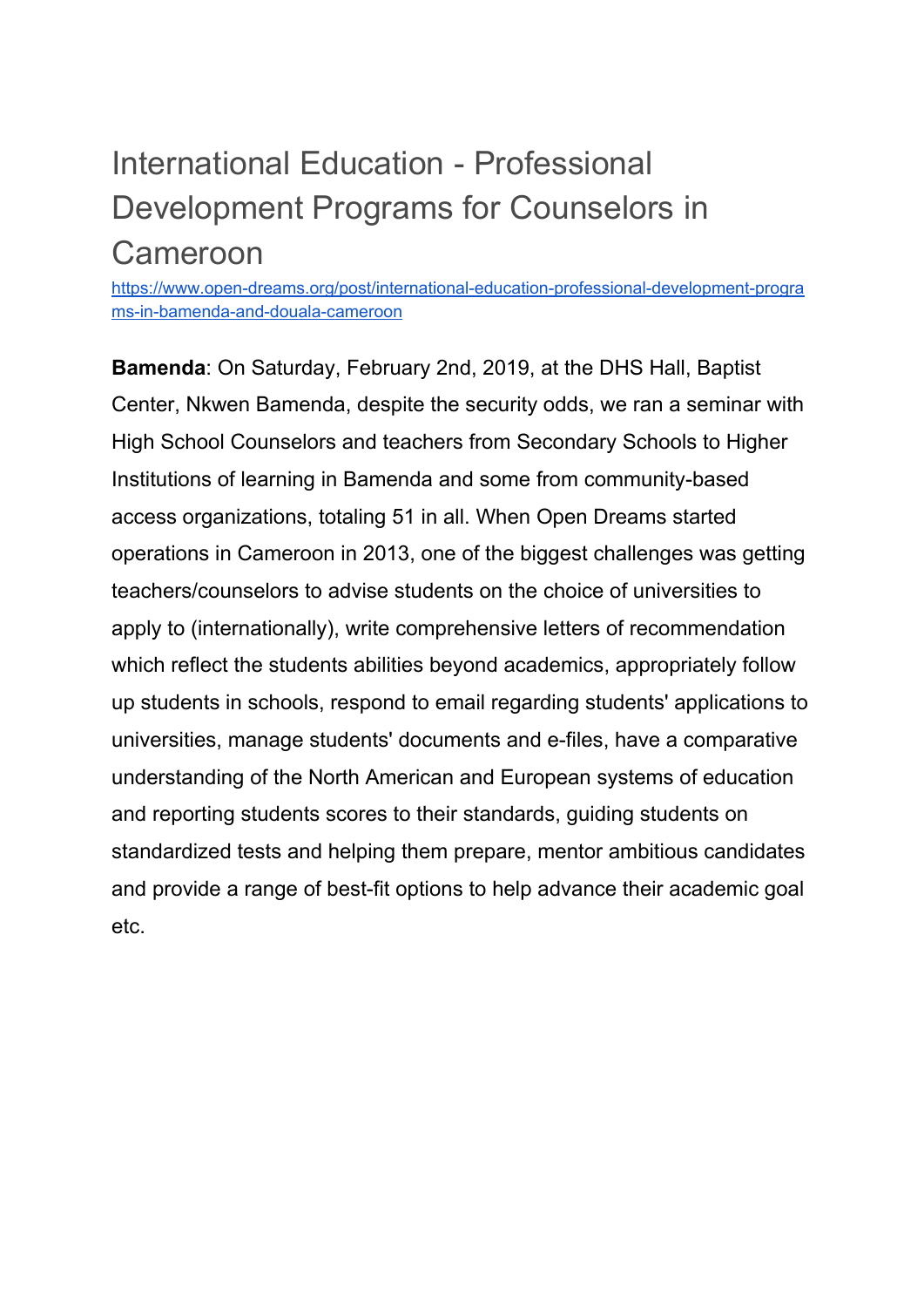

*Moments before the program take-off*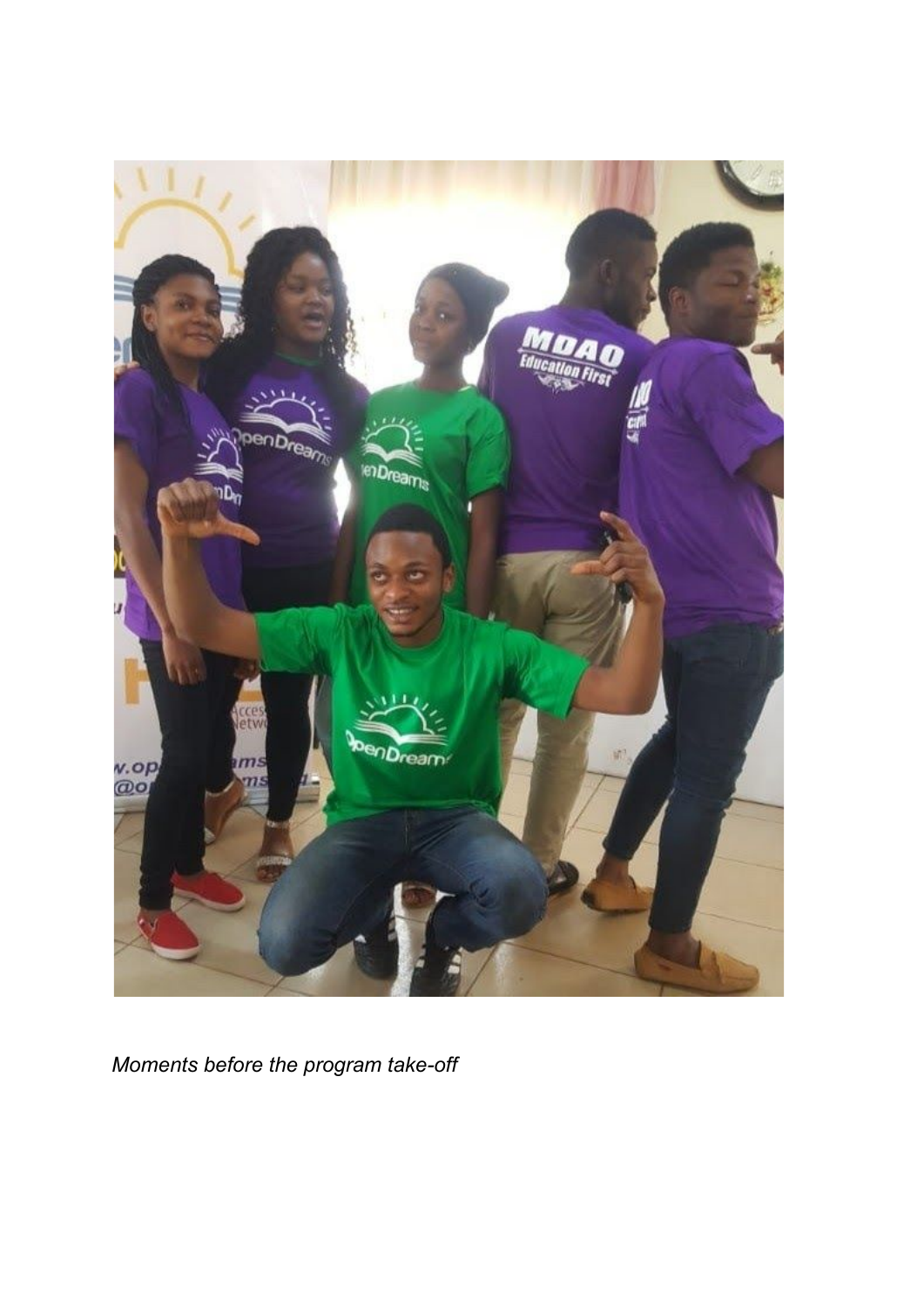At 8 a.m. when all participants were settled after the preambles and sharing of resources, the program kicked off with a selected number of counselors and teachers, sharing the successes and challenges they have working with students who are applying for studies abroad. This part was coordinated by Claudette Fumeh, the Open Dreams Secretary, who noted down the most important points, that were added to the objectives of the seminar. She went further to make a presentation on the benefits of international education and global citizenship, and the role of the International ACAC in international education.



*Volunteers from Open Dreams assisting in the program*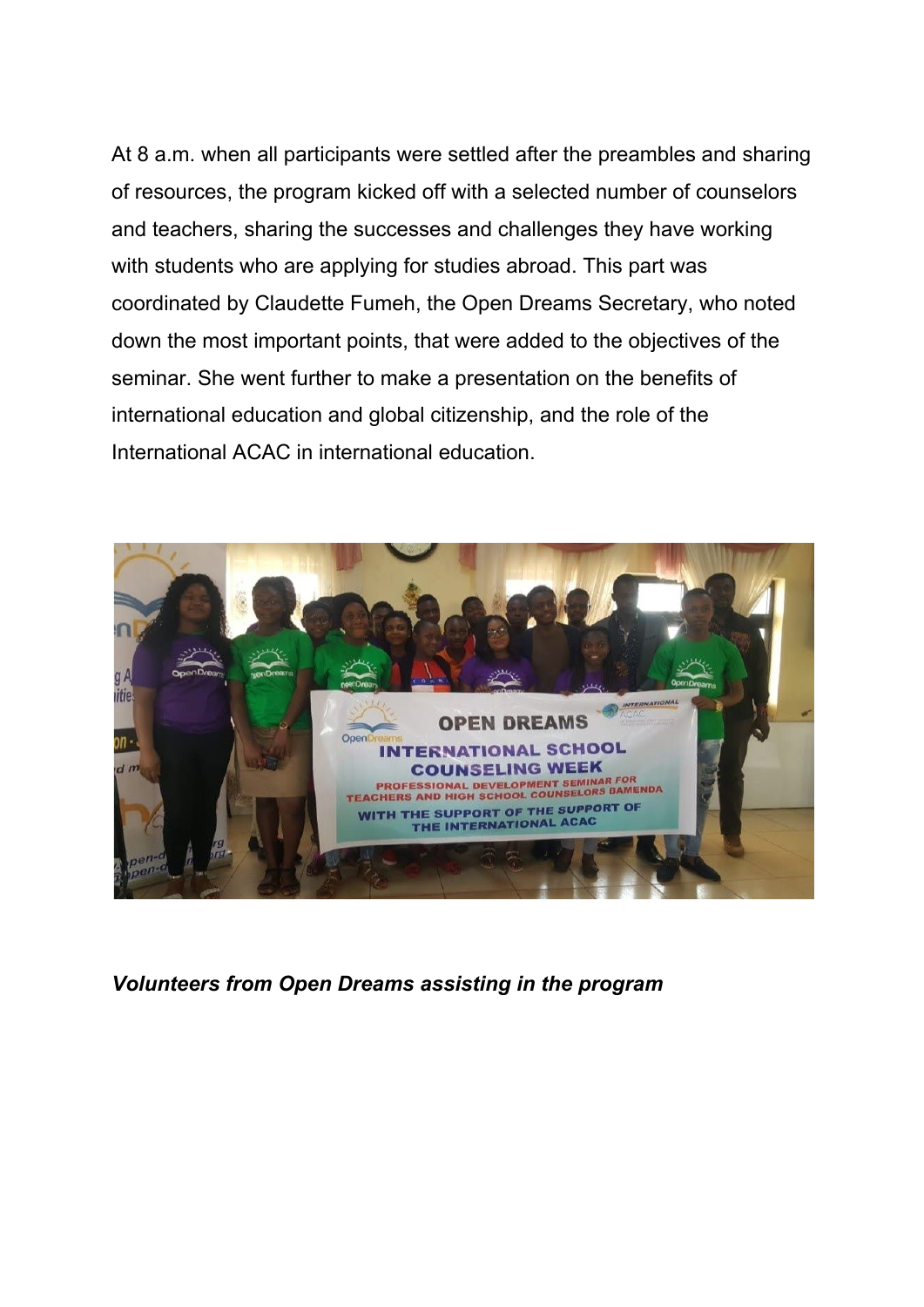By 9 am, James Akaba, 2018 International ACAC Scholar queued in with presentations beginning from a comparison of the college application processes in Cameroon and in North America (and other countries), letters of recommendation, managing students' documents, the CommonApp and other similar platforms, student mentorship etc. The different interactive presentations, which were interspersed with video projections ran for four hours, with a 40-minute lunch break in the middle.

At 2 pm, there was a presentation by Peter Acham from the University of Bamenda on student leadership, the specific needs of students who want to study graduate programs abroad, the challenges they face and how to work closely with faculty to meet up the needs of foreign universities. Among the issues tackled were personal statements, research proposals, publishing in international journals, getting student records and letters of recommendation on time, leadership etc.

Given that it was the International Education Week, we joined the world to celebrate the merits of international education, while calling for more rationale from actors in the anglophone conflict in parts of Cameroon (20%), which had crippled the functioning of educational establishments for months. The musical celebration, which started at 4pm, was led by an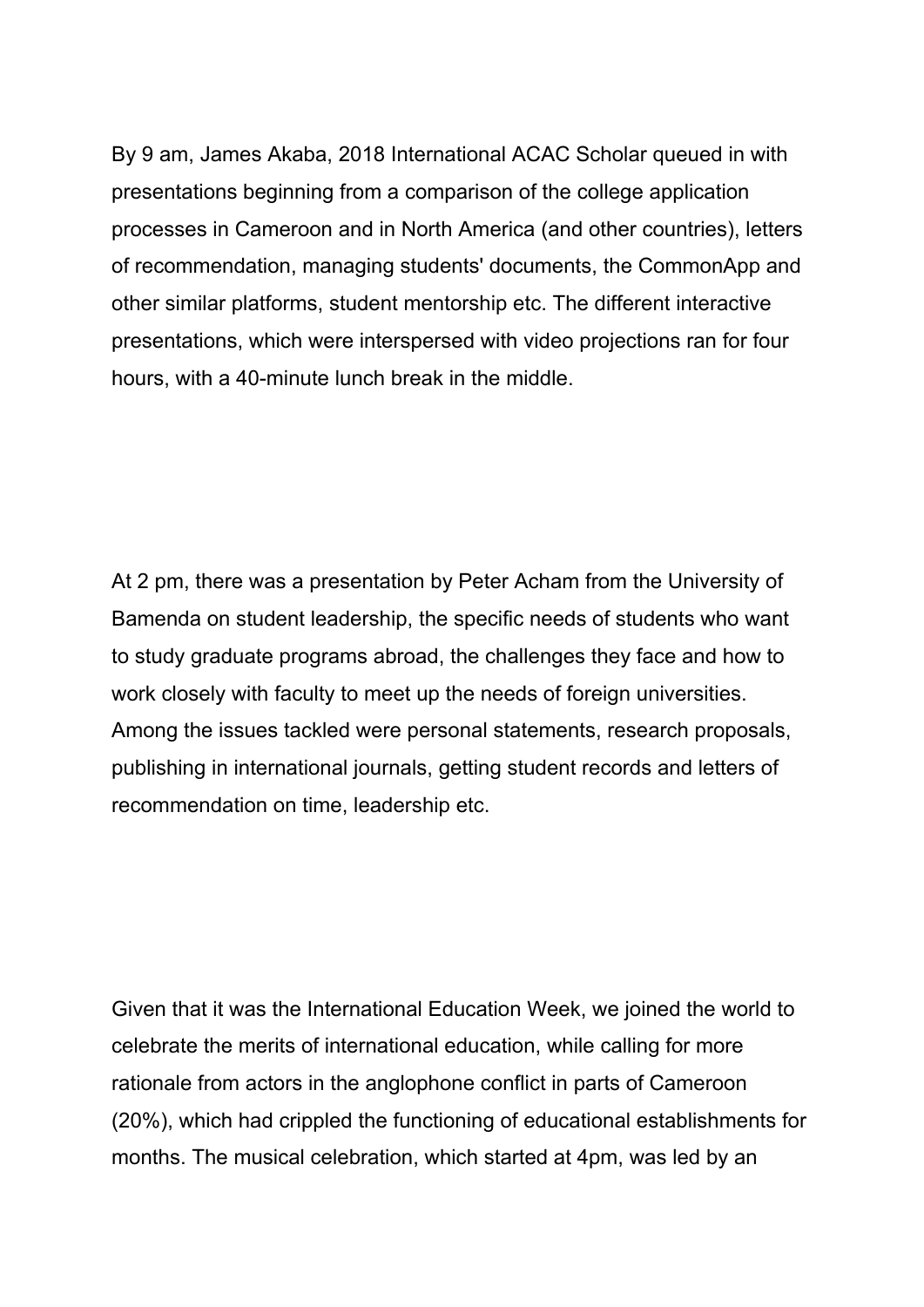Open Dreams Scholar, Sumfor Loic, who had composed a special song, "We don tire" (*We are tired).* Find the video below, which resonated with the theme, "Education First" and thus raising the global awareness of the importance of education in citizenship development, peace-building, enhancing understanding among people and raising the human development index.

**Douala**: This is the economic capital of Cameroon, which also hosts thousands of English-speaking students who are internally displaced, thus making it an important focus for academic guidance. On October 3rd, 2019, in collaboration with school authorities and local organizers, we ran very interactive and enriching sessions on international education, college admission counselling and increasing needs to nurture the potential in Cameroonian students.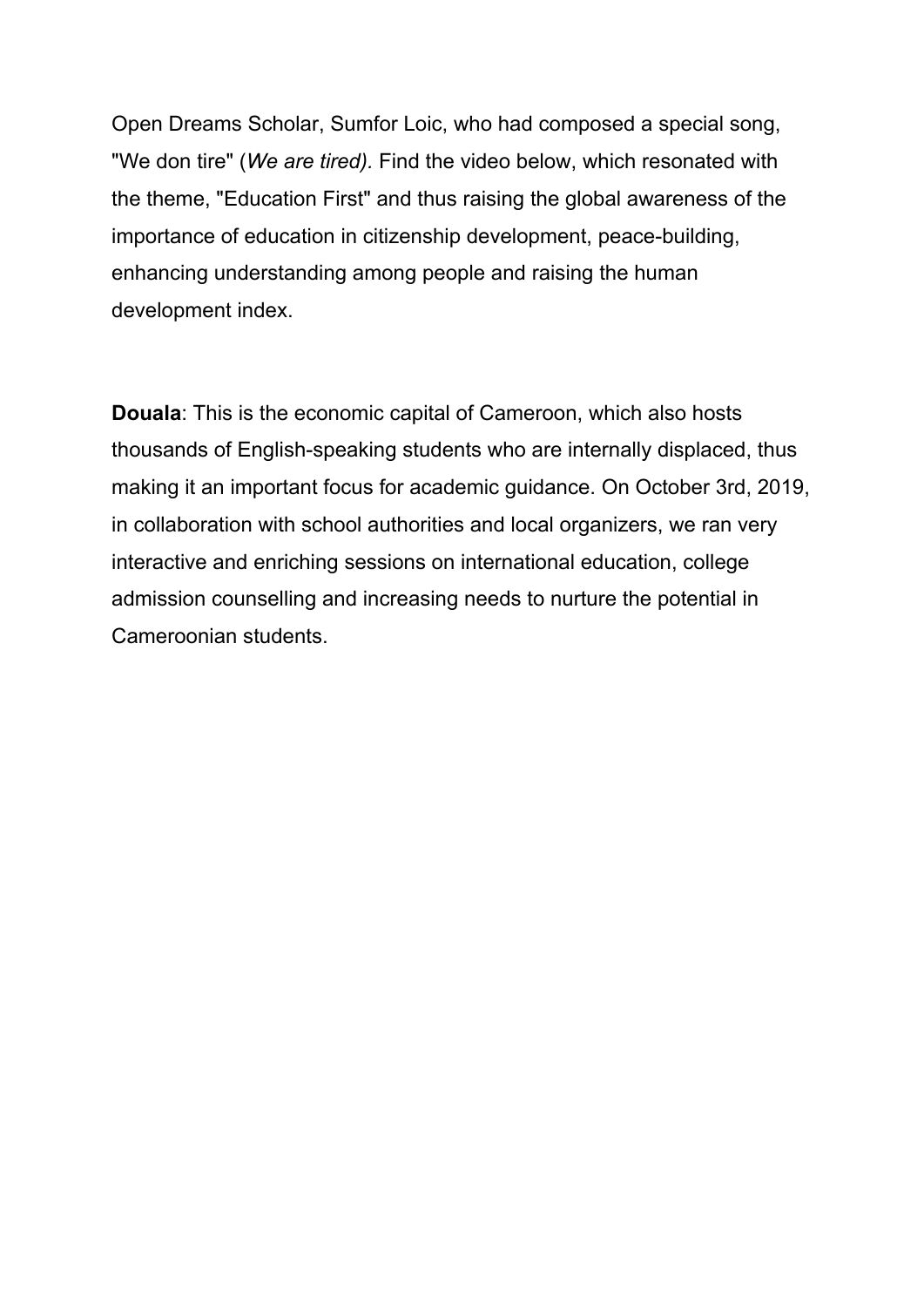

With over 60 teachers, we had workshops with teachers on using online tools to support students in their college journey. We discussed letters of recommendation, college choices, managing students files, academic mentorship and leadership. We were very fortunate to have in our midst Lucien Giordano and David Ingram, international education experts who had flown into Cameroon for a 5 day working visit.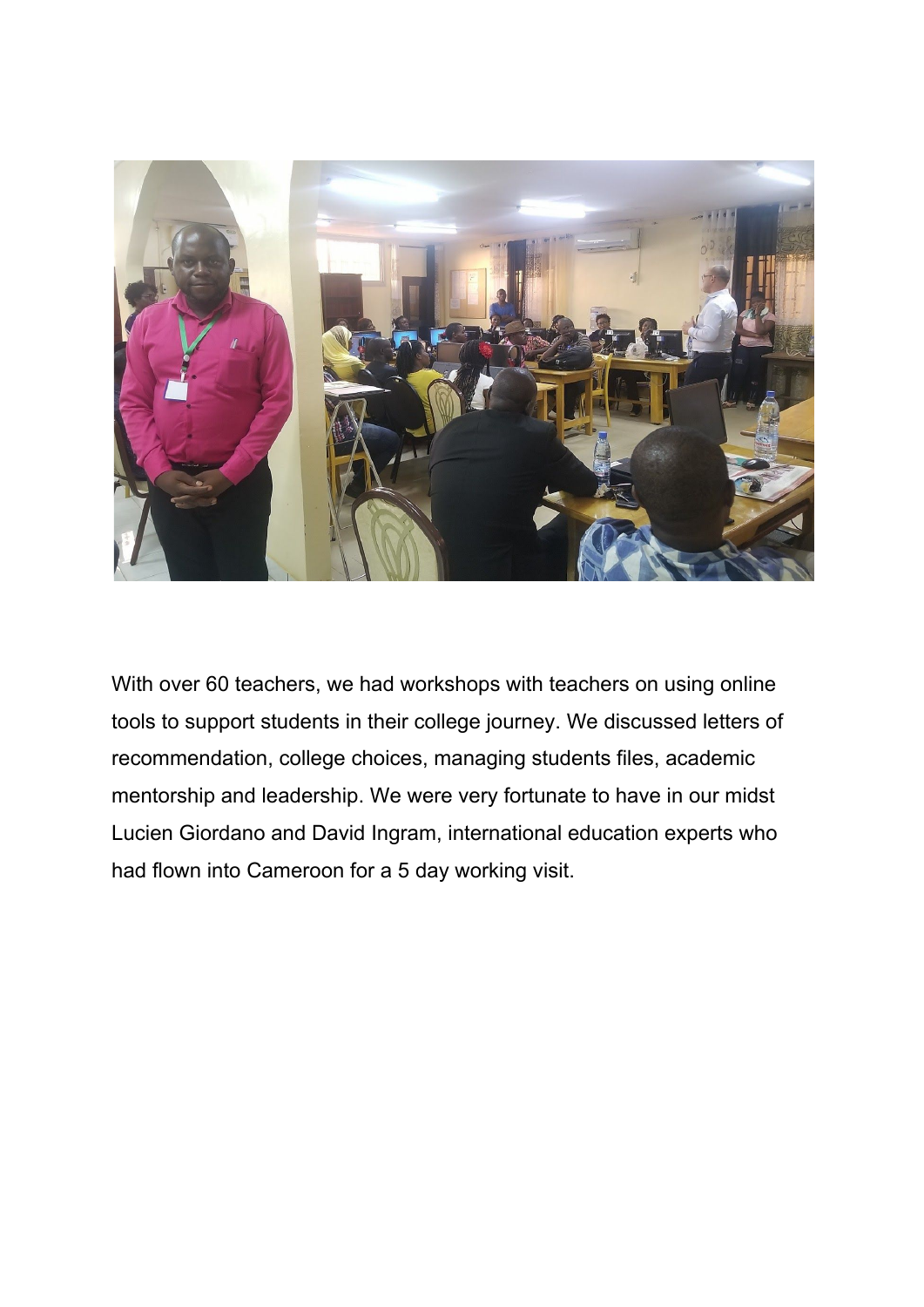

The presence of the international august guests at the workshop and their very inspirational presentations on their career journey, their experiences working and supporting international students and counselors over the years and their strong passion for supporting students through every step of the way re-ignited zeal in the teachers, students and the administrators we had sessions with. David *(speaking in the first picture below the video)*, who had left his previous job as a law-enforcement officer to switch over to education because it is a profession that seeks to build than to punish, made a very insightful and fulfilling case on the importance of building the next generation through education and opening up the world to them.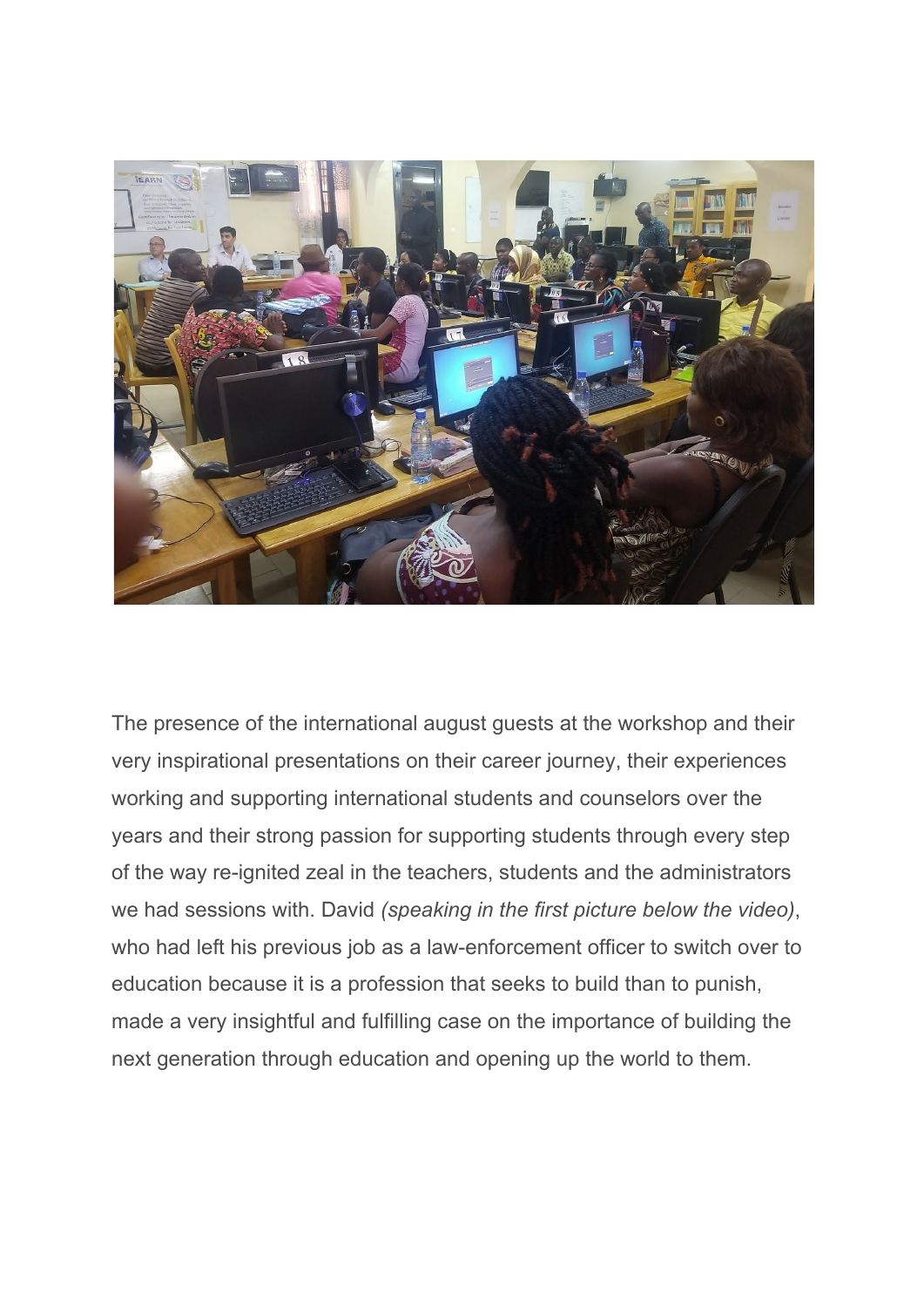

Lucien spoke about the incredible opportunities in international education and the nurturing of a collaborative platform that students in Cameroon can benefit from to achieve their dreams. He encourage students and teachers to dream really big. His presentation is captured in these words by Nelson Mandela, "Education is the great engine of personal development. It is through education that the daughter of a peasant can become a doctor, that the son of a mine worker can become the head of the mine, that a child of farm workers can become the president of a great nation. It is what we make out of what we have, not what we are given, that separates one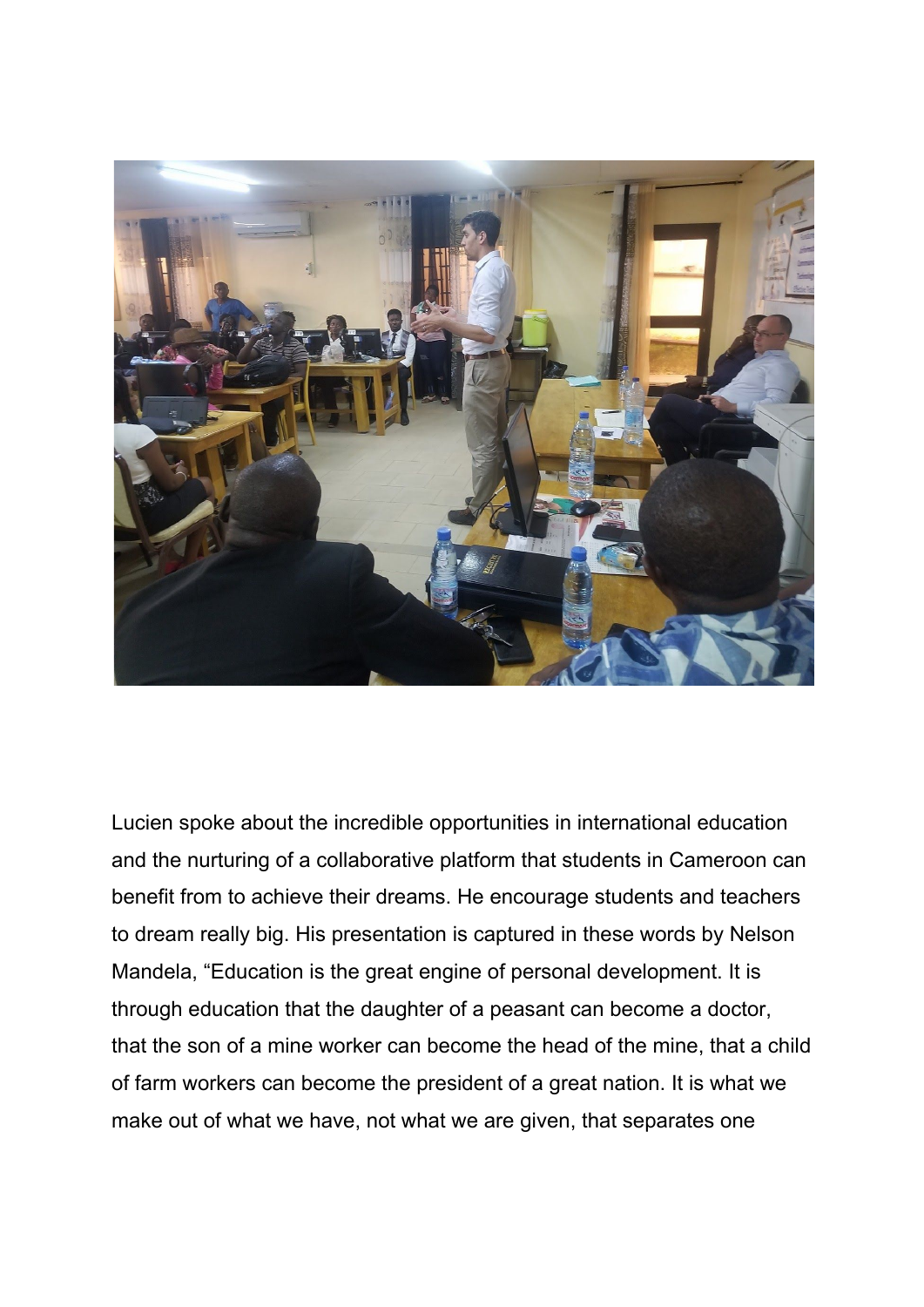person from another." Lucien and David ended up making a donation of expensive books to the School in Douala (picture below)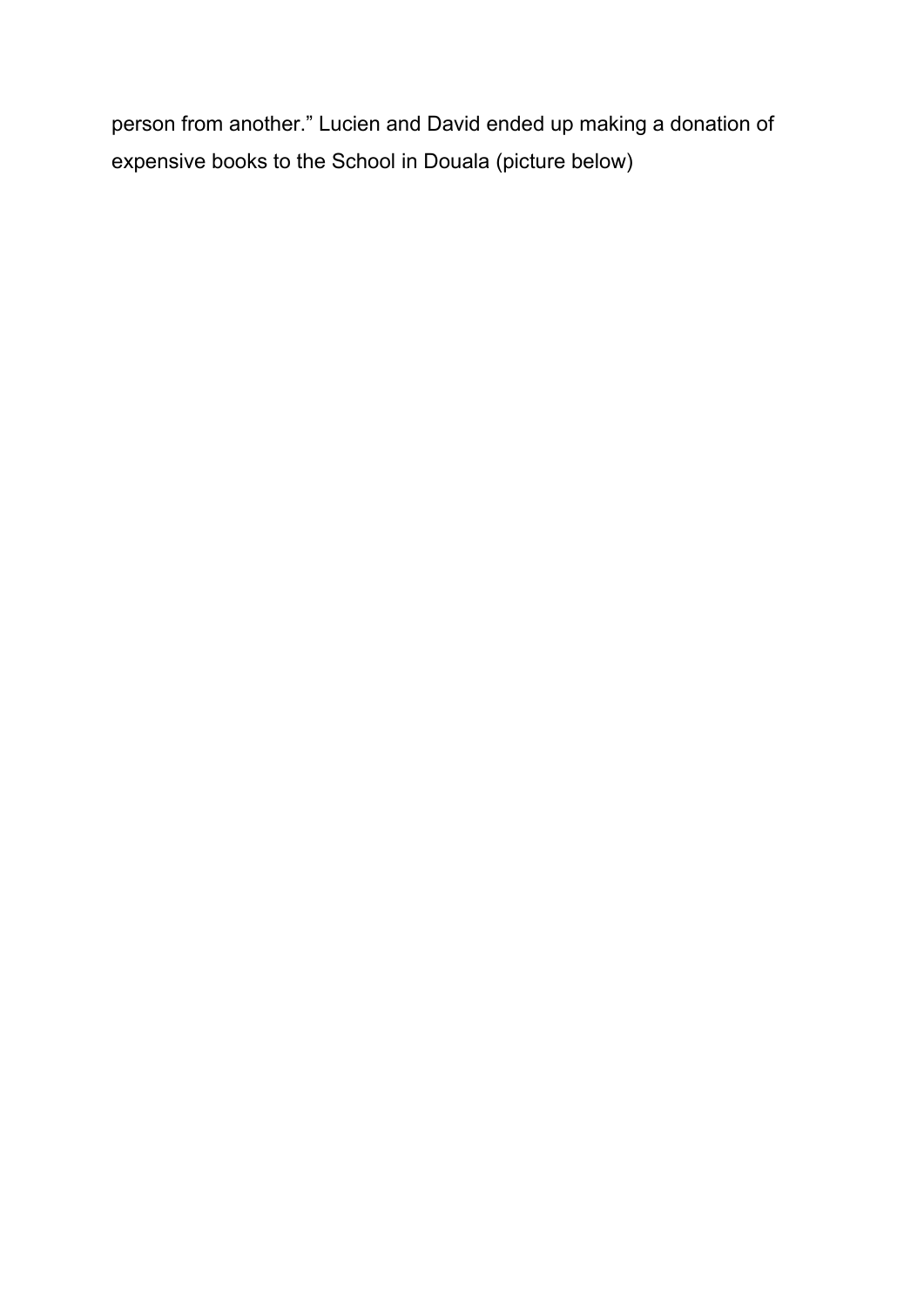